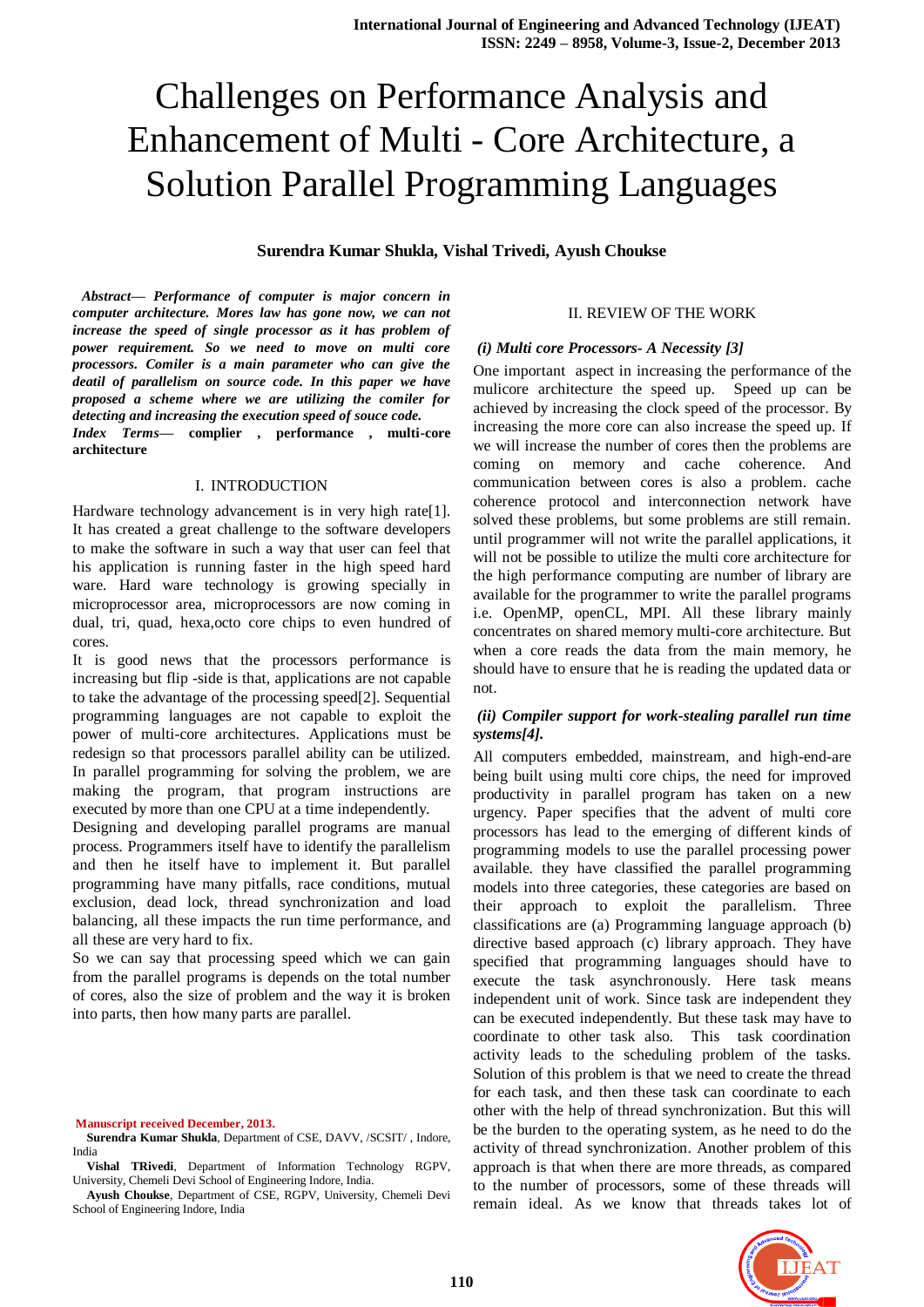resources, like memory and may also lead to deadlocks and resource overflow. One another overhead of this solution is to create a thread when task is executed, and destroy the thread when task will be executed completely.

## *(iii) Performance evaluation of MPI UPC and openMP on multi core architectures[5].*

This paper specifies that the current trend to multicore architectures underscores the need of parallelism. This research work evaluated performance against unified parallel c (UPC) and openMP on multicore architectures. Result shows that MPI is best choice for multicore systems, with both hybrid shared and distributed memory, because it takes highest advantage of data locality. Here data locality is a key performance factor.

# *(iv) Exploiting parallelism of multicore architecture [6].*

In this research paper, they have specified that the biggest challenge today is how to exploit the parallelism in the multicore architecture. If threads can be synchronized efficiently, and data exchange between the threads is proper then we can exploit the parallelism. Hardwares are advanced, they have the scope of parallelism, but softwares are not well advanced, they all are not utilizing hard ware properly. Biggest problem of multicore architecture is synchronization. Transitional memory concept is used here to synchronize the multi-threaded program. problem was now that how to synchronize two threads, because both these are at different cores. Solution previously given was the locking, but course grain locks are not scalable, and fine grain locks are hard to design. Transitional memory system have ability to remove the drawback of the locking methods.

Transitional memory allows to bundle lot of operations and put all these into thread, bundle is similar to the transaction of database systems. Transactional memory allows to the programmer to define read-modify-write operations. These operations are applied to different memory locations, in multiprocessor environment. For the implementation of this cache coherence protocol is used.

But for the implementation of this scheme is required to add new instructions to the processor an also small auxiliary transactional cache memory . Advantage of this scheme is that it access shared memory very less, because it does not uses the explicit locks.

# *(v) Intelligent Hotspot prediction for Network-On-chip-Based Multi core systems[7].*

hot spot is a router in Network-On-chip-Based Multi core systems, it gets the data when other networked elements will get much data which they can not consume. Hot spot is a problem, physically it is a router. It contains the data which exceeds their buffer size. this paper is focusing on the issues, who are responsible for the creation of the hotspot in the on-chip multi core systems. if hot spot will be generated it will affect the performance of the network, and indirectly it affects the performance of the multi-core architecture. Prediction of hot-spot in the network is a difficult task, because generation of hot-spot depends on the nature of the application. For the prevention of hot-spots technique described in this paper is based on the artificial neural network(ANN). ANN based technique predicts and avoids the hot spots in the network.

ANN is dynamic method it takes on line-statics data and predicts about the hot-spots. ANN method provides enough time to the multi-core systems, so that they can do some thing so that hot-spots can not be created.

ANN mechanism predicts the location, where the hot-spot can be generated. ANN based predictor can predict about the hot-spot accuracy ranging from 65% to 92%. it uses buffer utilization data for the prediction of the hot-spot. ANN was trained by synthetic traffic model.

Small ANN architecture can predict hot-spot formation with accuracy ranges between 65% and

92%, in future other parameters can also be used I.e link utilization, and topology to improve the

training of ANN. If we need to improve the performance of network-on -chip-based multi-core systems hot spot is a key challenge. It should be overcome by the ANN based methods.

# *(vi) Understanding off-chip memory contention of parallel programs in multi-core system [8]*

Memory contention is an important performance issue in multi-core architecture. Parallel applications suffers because of the off-line memory contention. If problem size is small then less off-chip contention and busty memory traffic, if problem size is big then more off-chip contention and non-busty memory traffic. On the basis of three parameters growth of memory contention, number of active cores, problem size this paper has proposed an analytical model. This analytical model shows, how the memory contention affects, with respect to number of active cores & the problem size, for UMA & NUMA memory access. Memory contention increases exponentially with number of active cores. But if we will use additional memory controller, the memory contention will be reduced. Memory contention increases the number of processor cycles. In this paper they had did the analysis on pentadiagonal solver SP from NPB bench mark, with a large matrix. They have did the analysis with the machine having 24 cores. This paper is inspired by a series of observations derived from experiments on state of the art UMA and NUMA systems using 8,24 and 48 cores previous research has stated that memory traffic is always busty, this paper discovered that the burstiness of memory traffic depends on the problem size.

Program with large size and higher memory requirement leads to large memory contention factors but have nonbusty memory traffic. Here they have proposed analytical queuing model for programs with large contention in both UMA & NUMA multiprocessor system.

Analytical model was validated against the two parallel program benchmarks NPB and PARSEC.

Model has high-accuracy and differs from measurements by 5-14% for problems with large contention in the range of problem size and number of cores used in the experiments, NPB, PARSEC, parallel programs.

In a multiprocess system, increasing the number of cores generally also increases memory contention, reason is that, if number of cores will be increased, then it will also increase the load in the interconnection network. More cores will try to use the interconnection network at a time.

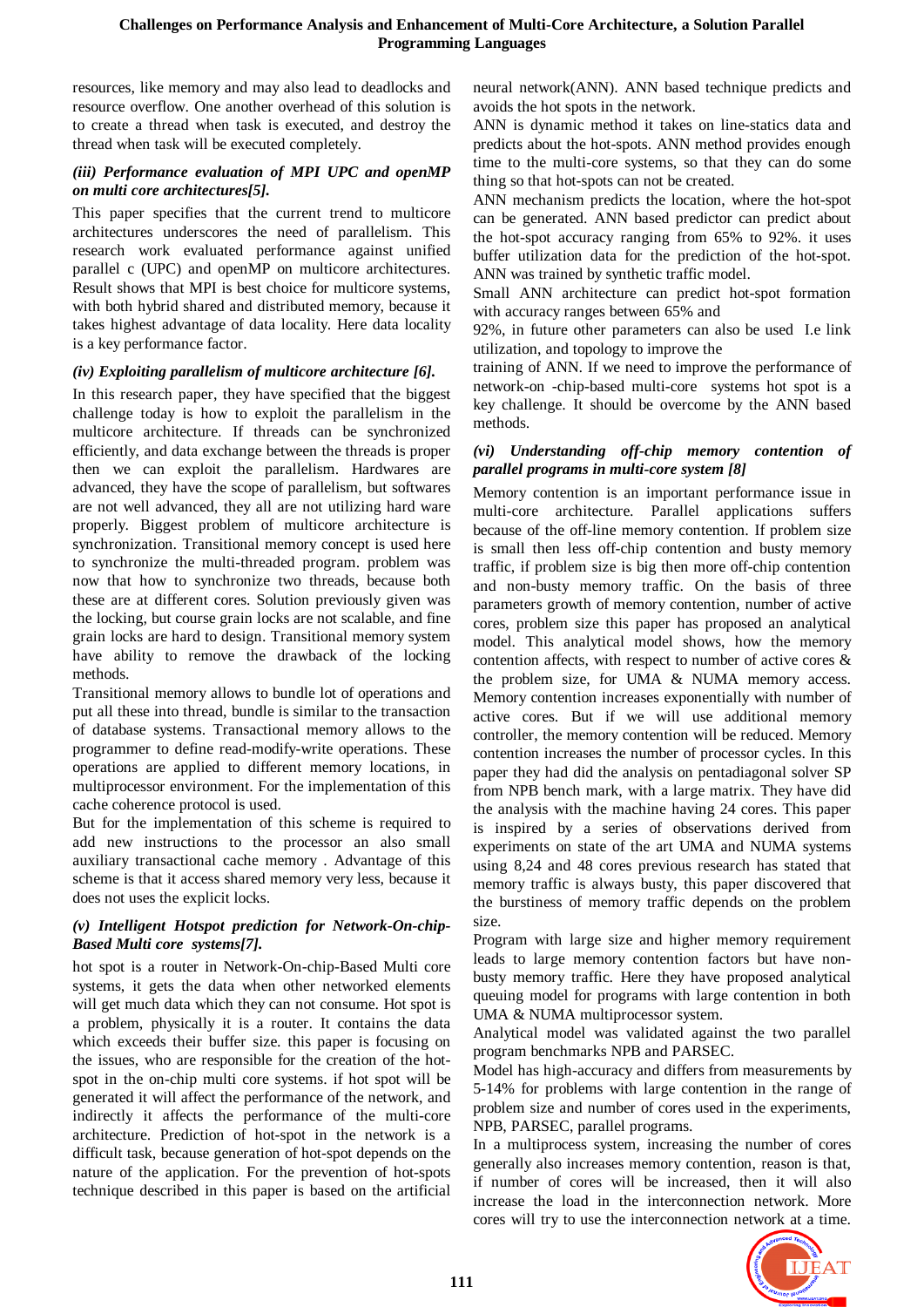If there is only one core, so 100% bandwidth is available to that core. If two cores are in the network, so probability of first core to get the channel is ½.paper has given the improvements when using the analytical approach,On small program size , AMD NUMA, 48 core processor observed 50% increase of memory contention.

On program with large memory requirement, memory contention increased as 1000% on 24 cores on an inter NUMA system. These tests have been did on SP.C program.

Results shown in this paper are, if problem size is small, less cache miss, then less main memory access, so less traffic and also busty traffic.

If size of the problem is large, more cache miss, more main memory access, so non-busty traffic.

The model proposed in this paper has following limitationsaccuracy is decreased for the programs, where less degree of contention is exist. Second limitation is accuracy is decreased for the programs, for low memory requirement.

This model is best for the programs, where the memory requirement is higher. Other alternative solutions can also be there, we can use one special processor who can predict the contention, & perform off-line input output activity for the memory. But as it all depends on the application. So further work can be done on this.

# *(vii)Task oriented programming: A suitable programming model for multi-core and distributed systems[9].*

This paper describes the importance of task-oriented programming languages, to improve the performance of multi-core architectures. Programming languages available, for the multi-core & distributed systems are not efficient. To in crease the performance of the multi-core architectures, we should have to use new programming models., like task-oriented programming.

Older programming languages using multi-threading library p-thread, which is more complex and also low level. Creation of thread involves the system calls, which degrades the performance of the system. Instead of that we should have to focus on the task-oriented programming. OpenMP programming interface is the solution available for the multi-core architecture, but internally openMP is also using the pthread library. openMP must also have to handle the synchronization & concurrency.

MPI has more than 500 functions and hence it is extremely hard for a scientist who needs high performance computing to program his solution. In task oriented programming task and required data both have given to the remote computer and remote computer executes the task and returns it to the needy computer is data scheduling. If data is available far away from the task, it will put higher penalty on the performance of the multi-core architecture.

## *(viii) Resource management on multi-core system: The Actor approach [10].*

Applications running on a system must have to be assigned, small portion of the resource and give them feel that it is running on individual, no one other than that application is running on the system. With this we can know the performance of that application, how much time that application

is taking. Same concept can be used in the multi-core architecture, where we can assign the application to those cores where we want to test the performance of application. We can do this with the help of the virtualization. Virtualization is an old concept, where each application has alloted to the virtual environment, that virtual environment is consist with the help of one or more virtual machines. These virtual machines are mapped to the actual machine/physical machine. This concept is use ful in mobile phones, embedded applications where we need to decide, which task we need to give more part of the resource and to whom less resource.

After giving the resource to an application we need to check the quality of service with the help of feedback, this feedback will be given by the resource manager. The actors project is useful to portion the application with the help of the resource manager and then distribute these application to different cores. In future this work can be extended for the heterogeneous multi-core architecture.

## *(ix) Improving Multi-Core Performance Using Mixed-Cell Cache Architecture[11].*

In this research work, they have presented that todays multicore architecture related devices are have requirement of less power, if we want that whole device should consume less power, we should have to minimize the power of individual core. Bit lowering the cache voltage causes the reliability issue. This paper states that we need to make two type of cells in the cache one which is required less voltage and one which is required higher voltage, thus it gives the concept of Mixed-cell. This paper shows the improvement of the multicore architecture when storing the modified data in the robust cell(cell required more power), and other data in the less-robust cell.

Mixed-cell cache architectures enable low-voltage operation for a fraction of the cache composed of robust cells. This trade off allows using the entire cache when operations at high voltage, but loses capacity at low voltage. This study improves the performance of multi core architecture by 17% and reducing the power requirement by 50% of L1 cache.

# *(x) Multi2Sim: A Simulation Framework to Evaluate Multicore-Multithreaded Processors[12]*

This research paper have focused on the study of three major performance elements, processor cores, memory hierarchy, interconnection network. If there will be one simulator who can simulate and can show us that how cores are utilized by the threads at run time we can propose a new design scheme. In the same way memory hierarchy is also a important factor, how cache is utilizes by the processor. And the interconnection network, can also be simulated with this simulator. This researchers have given the option of more number of multicore architectures can be proposed with the help of the simulator. Main problem is that the environment if we want to make of multicore architecture is very costly.

## *(xi) Cache-Based Memory Copy Hardware Accelerator for Multicore Systems[13]*

for improving the performance of the multicore architecture, this paper has focused on the one important

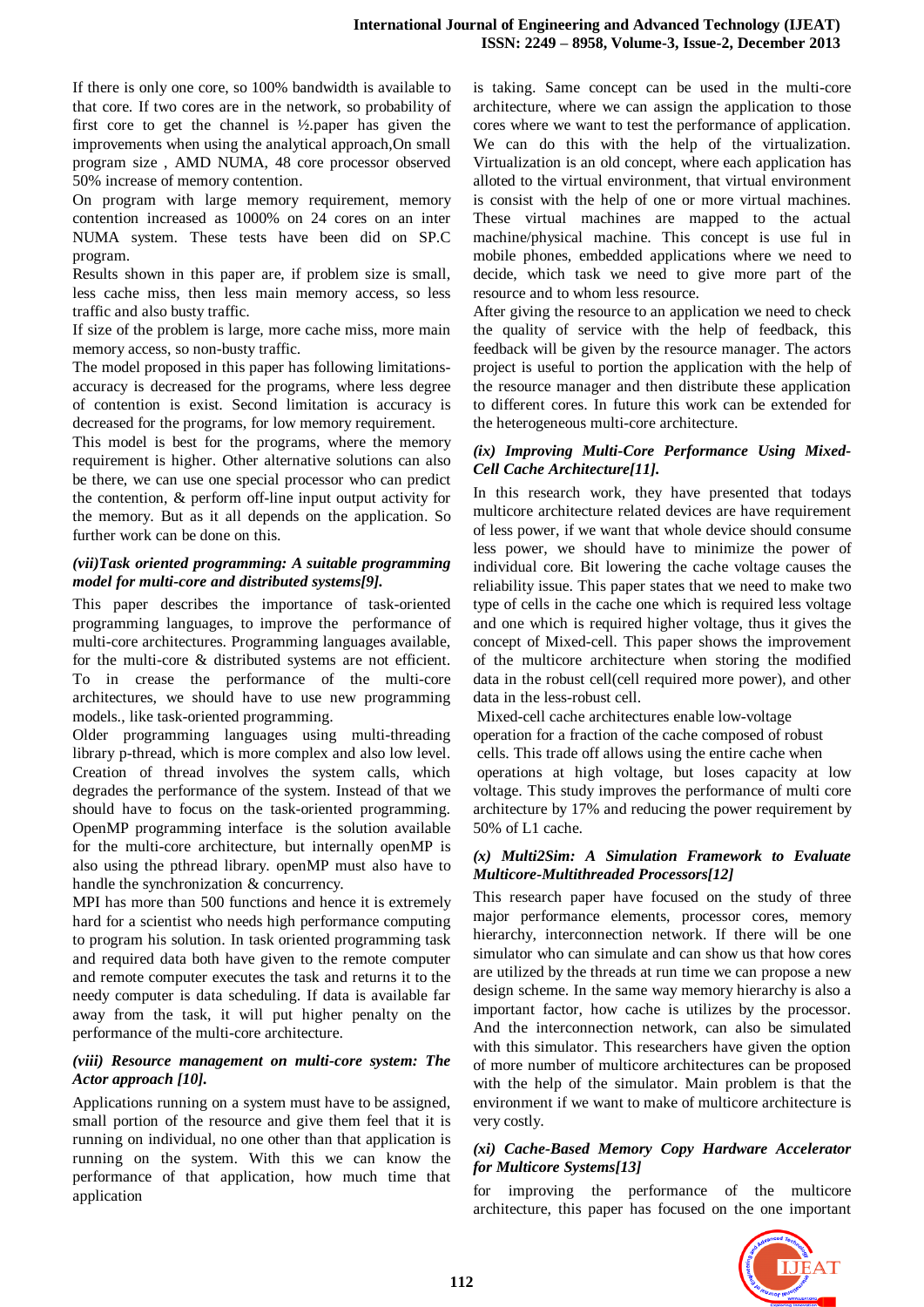#### **Challenges on Performance Analysis and Enhancement of Multi-Core Architecture, a Solution Parallel Programming Languages**

issue that is data movement between main memory and cache memory. If we can increase the speed of data movement speed this is called Accelerator scheme. In this paper they have used the theory called open-queuing theory so that the can study how performance can be improved with the help of the accelerator concept. accelerator provides speedups from 2.96 to

4.61 for the receiver-side of the TCP/IP stack, reduces the number of instructions from 26 percent to 44 percent and achieves a higher

cache hit rate Utilizing the analytical analysis, this accelerator reduces in the average number of cycles executed per instruction up to 50 percent for one of the CPUs in the multicore system

Limitation of this scheme was that it can improve the performance only in case we are doing copy operation between the main memory and the cache memory.

But this scheme is not applied when real time updation is done in main memory and the cache memory. Because now a days our multi core architectures are used in real time applications. So in future research can be done on accelerator for the updation in cache and memory at real time or run time.

# *(xii)Performance prediction and improvement techniques for parallel programs in multi processors[14]*

Magnus Broberg has developed some techniques to analyze the sequential program, and then visualize it through the tool he has developed. Visualization process shows, if same program will be executed in the parallel machine, what hurdles, performance limitation will arise.

Magnus Broberg has tested their tool with the help of the uniprocessor. Main motivation was that, a developer creates the programs in sequential machine. He has tried to develop the parallel program in sequential machine.

#### III. PROPOSED SOLUTION



Figure 5.1 Proposed methodology used in the Performance improvement.

In the proposed research work, we will take a problem then select the type of solution is available for the problem. If type of solution is sequential, then it will produce the serial source code. For finding the scope of parallelism, we need to use the Intelligent compiler. Compiler will try to detect the instructions in the source code who are independent. Then compiler will make another file based on the serial source code, that new file is having the scope of parallelism, and multi core architecture can utilize that parallelism for the performance improvement. After the execution of that partial parallel code speedup will be note down. Then we will analyze the speedup. During the analysis, we will focus whether our source code have used all the cores or not. If some cores was ideal, we will try to find out the reason of that why cores was ideal. Reason may be lack of parallelism, inter thread communication problem, data availability. After this analysis we will make the changes in the source code with the help of the intelligent compiler. Changed code will be again given to the multi core machine. This process will be repeated till we will not get the improved speed up.

If the problem solution is made with the help of parallel programming languages, then the code will be directly given to the multi core machine. Speed up will be noted down. Then the analysis will be done for the speed up. A list of performance barrier factors will be checked, I.e interconnection network delay, cache-coherence. After the analysis we will try to find out who is problematic area in the multi core architecture whose can be corrected for the performance. A visual scheme can be used to check for this. We need to use a simulator who can detect the problem and can suggest for the improvement.

# IV. EXPECTED OUTCOME OF THE PROPOSED WORK

- (a) We will Find the concurrency in a program, by the intelligent compiler.
- (b) We will find the efficient task scheduling strategy who will help in exploiting the power of multi core architecture.
- (c). We will solve the data locality problem, with the help of efficient cache allocation stretgy.
- (d) We will come with higher performance in the multi core architecture in terms of speed up.
- (e) We will use the capability of parallel programming languages for the performance improvement, we will tell what features are more important for the performance improvement.
- (g) We will find out which API is efficient in process communication MPI, openMP.
- (h) We ill suggest the synchronization constructs and protocols that enable programmers write program free from deadlock and race conditions.

# V. CONCLUSION

Multicore architecture performance improvement have big requirement. There are so many performance parameters available for performance improvement, we have discussed here only comipler. In future simulator can be implemented for this concept. Manual parallelism identification is a very tedious job. Automated tools are the requirement for the identification of parallelism.